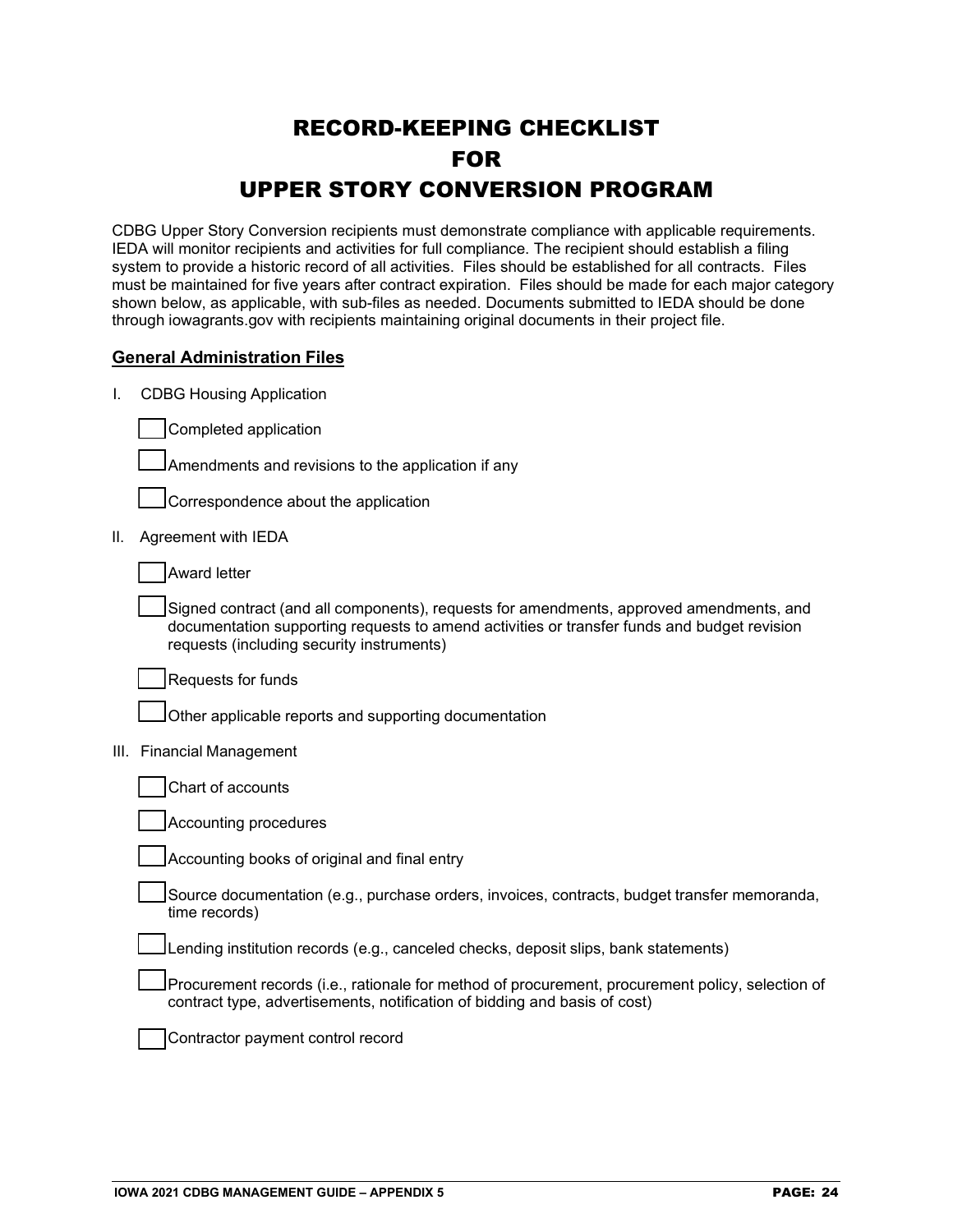Property inventory file listing any real or personal property acquired with Housing Fund assistance, as applicable and allowable

IV. Contract Transactions (may be included as part of project/activity files)



Contractor clearances

#### V. Monitoring/Inspection

Monitoring follow-up letters

IEDA letters of findings and recommendations



Evidence clearing any monitoring findings

VI. Audit (local governments and non-profits)

Audit firm procurement documentation

Hiring letter to audit firm

Audit report

Correspondence regarding findings

VII. Closeout

Any final reports

Closeout letter from IEDA and response

VIII. General Correspondence

All correspondence received and sent, that does not fall into one of the above project file categories, including, for local governments, comments received by the recipient on the project from citizens and the recipient's response to these comments.

IX. General Complaints/Disputes

Correspondence from local residents, government officials and/or media representatives, expressing dissatisfaction with the project; and the recipient's response to complaints. Document non-written complaints (e.g., telephone calls) with internal notes to the file.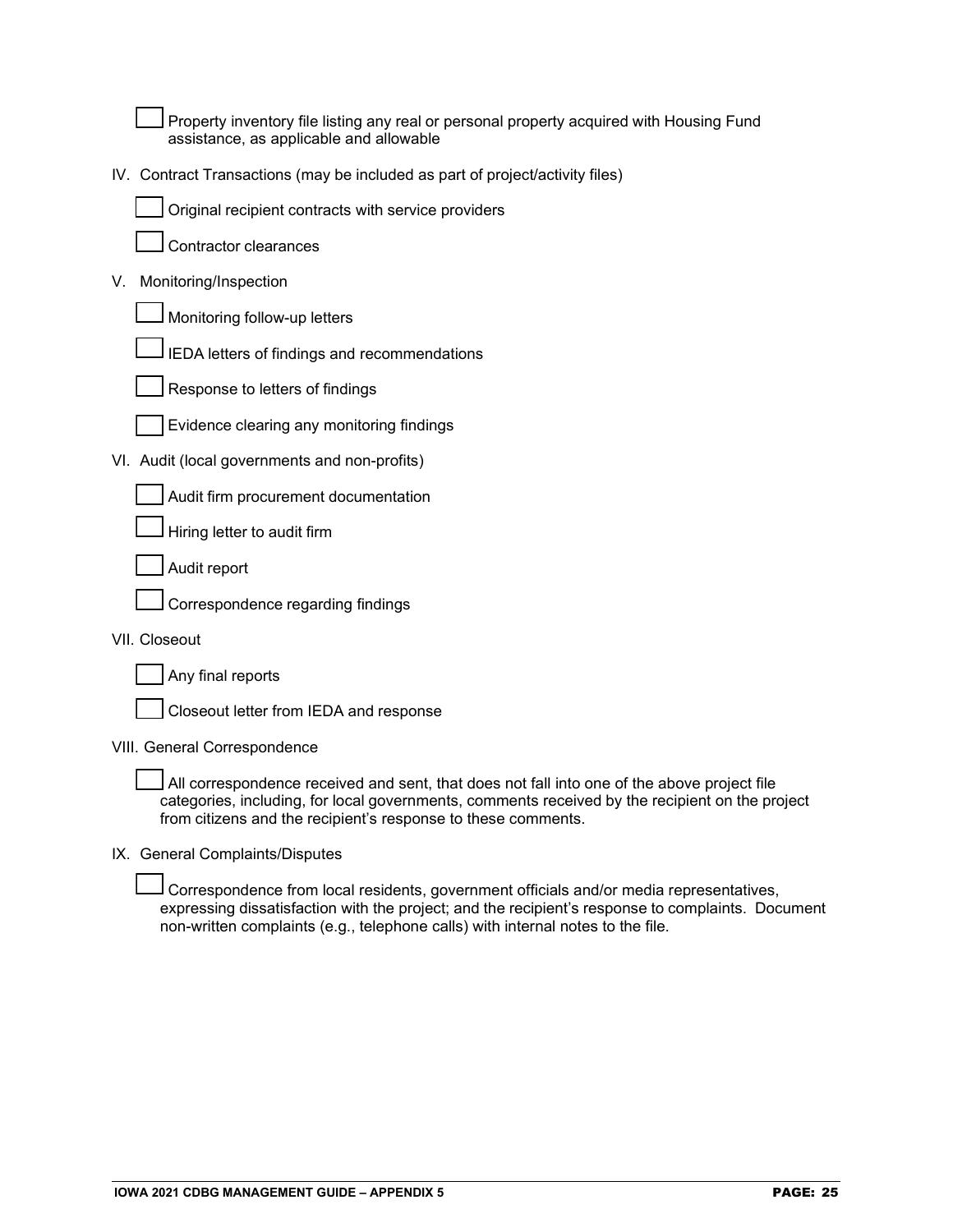## **General Compliance Files**

|  | <b>Environmental Review Record</b> |
|--|------------------------------------|
|--|------------------------------------|

|     | Environmental assessment                                                                                                                                                                                                             |
|-----|--------------------------------------------------------------------------------------------------------------------------------------------------------------------------------------------------------------------------------------|
|     | Copies of published notices                                                                                                                                                                                                          |
|     | Copy of Request for Release of Funds (HUD Form 7015.15)                                                                                                                                                                              |
|     | Letter from IEDA releasing funds                                                                                                                                                                                                     |
|     | Section 106 approval from IEDA                                                                                                                                                                                                       |
|     | Documentation of compliance with Environmental Clearance Worksheets                                                                                                                                                                  |
|     | Copies of citizen comments made on the environmental assessment                                                                                                                                                                      |
|     | Verification that when mitigation was necessary that it was completed or attenuated.                                                                                                                                                 |
| II. | Equal Opportunity/Civil Rights                                                                                                                                                                                                       |
|     | Community profile                                                                                                                                                                                                                    |
|     | Racial, ethnic and gender data showing the extent to which these categories of persons have<br>participated in, or benefited from, Housing Fund activities                                                                           |
|     | Documentation of all affirmative actions taken to achieve fair housing, including a local fair<br>housing ordinance, if available                                                                                                    |
|     | Evidence of attempts to identify and solicit minority contractors and vendors, including records of<br>all contracts and subcontracts (by number and dollar amount) awarded to minority business and<br>women's business enterprises |
|     | Documentation of compliance with Section 3 requirements, as applicable to the project (Refer to<br>Chapter 8 & Appendix 8 of the CDBG Management Guide)                                                                              |
|     | Copy of local equal opportunity policy and/or affirmative action plan (i.e., local governments with<br>15 or more FTEs) and data which records affirmative action in employment                                                      |
|     |                                                                                                                                                                                                                                      |

## **Project Administration Files**

Records should be maintained according to individual projects and should include the following:

- I. General project administration documents, including policies, procedures, standards, and other information of general project interest.
- II. Professional or technical services procurement and contracts
- III. Management control records

| Where recipients are responsible for implementing a number of similar activities, such as owner-  |
|---------------------------------------------------------------------------------------------------|
| occupied rehabilitation, an ongoing composite record of current status/progress should be         |
| maintained for all similar projects. The management control record should identify major tasks    |
| accomplished, to date, for all individual projects. Ethnic/racial data should also be maintained. |

#### **Project File**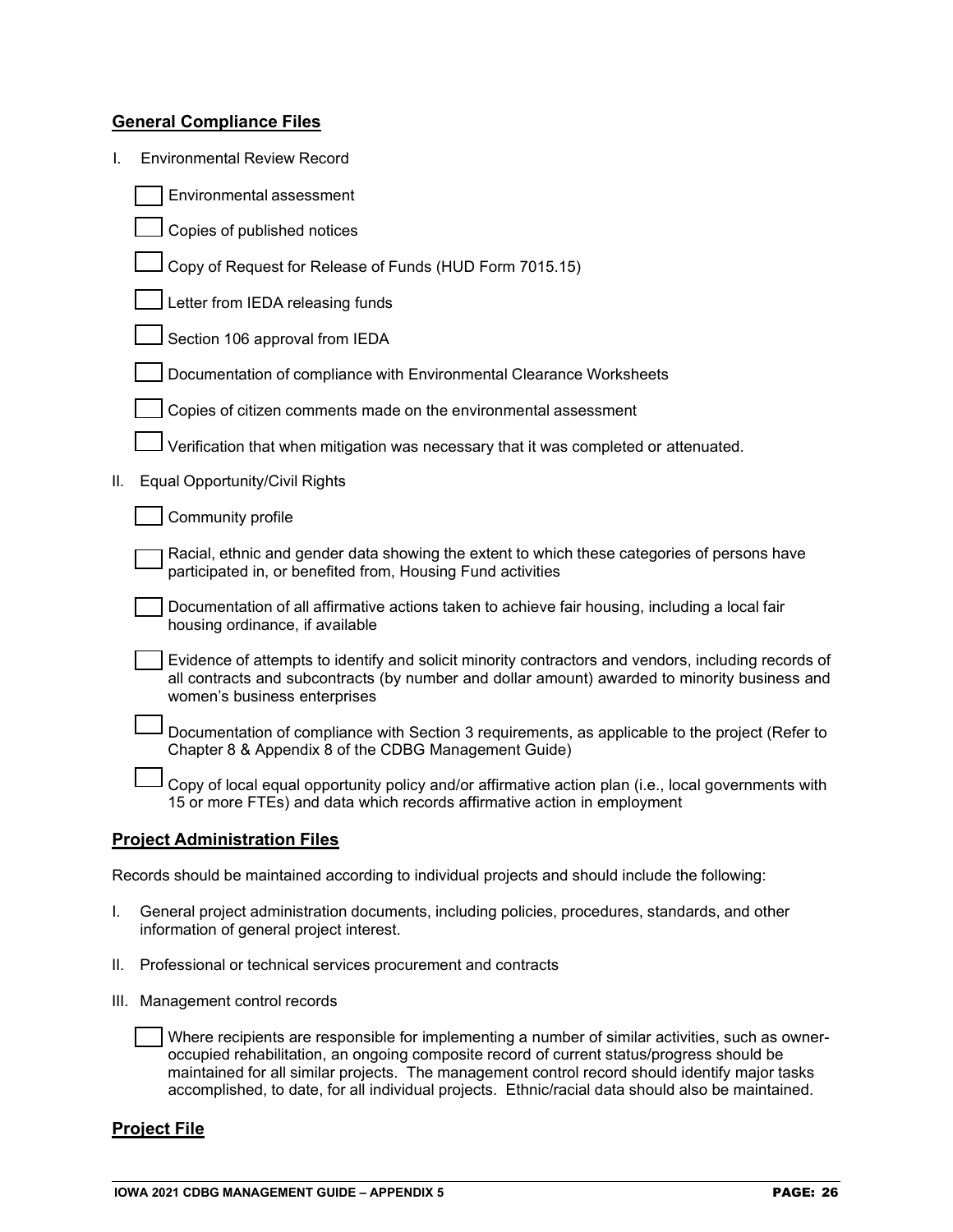Project files should contain a complete record of all project activities. Each project should have its own file. Within each file there should be documentation to record the chronological history of the project. Project files should include, where applicable, the following items.

Project File:

|    | Development Agreement                                                                                                                                |
|----|------------------------------------------------------------------------------------------------------------------------------------------------------|
|    | <b>Rent Calculation Worksheet</b>                                                                                                                    |
|    | Source and Use of Funds form                                                                                                                         |
|    | Financial commitments including construction and permanent financing for all sources of funds<br>other than CDBG                                     |
|    | Documentation of Site Control                                                                                                                        |
|    | Green Development Plan and Checklist                                                                                                                 |
|    | Documentation of Non-profit status                                                                                                                   |
|    | Documentation of Proper Zoning                                                                                                                       |
|    |                                                                                                                                                      |
| Ш. | Professional Procurement (Applicable for those not a party to the Development Agreement)                                                             |
|    | List of firms/individuals solicited                                                                                                                  |
|    | Written request for proposals or qualifications for professional services (if secured by competitive<br>negotiation), specifying the work to be done |
|    | Evaluation criteria/review process                                                                                                                   |
|    | Publicized notice                                                                                                                                    |
|    | Denial/award letters                                                                                                                                 |
|    | Minutes of the meeting(s) at which the contract was awarded                                                                                          |
|    | Copies of contracts                                                                                                                                  |
|    | III. Construction Contract (If applicable)                                                                                                           |
|    | Copy of bid advertisement                                                                                                                            |
|    | $\sim$ $\sim$ $\sim$ $\sim$ $\sim$                                                                                                                   |

# Copy of bid package